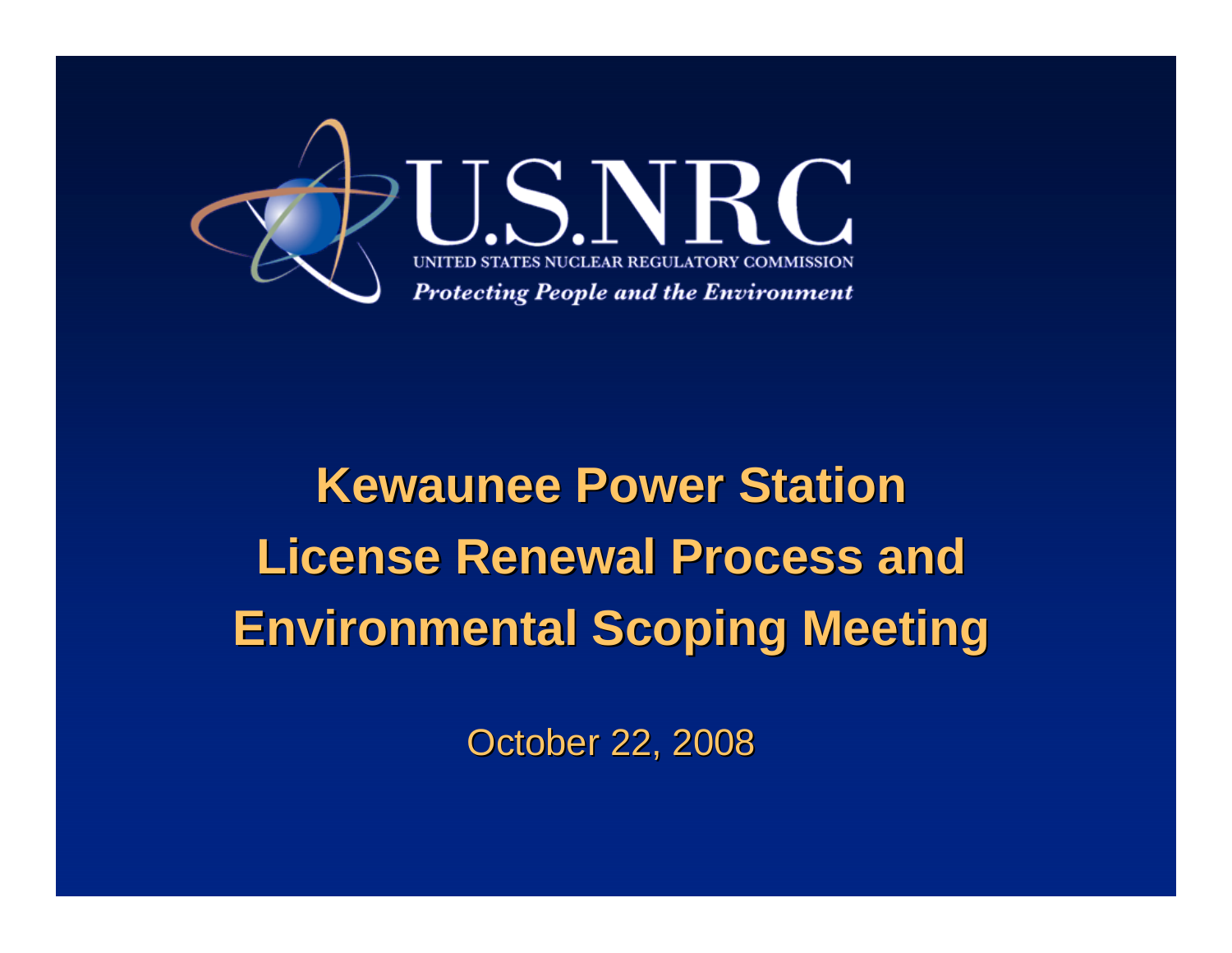

### **Purpose of Today's Meeting**

- ¾Provide overview of license renewal review process
- ¾Describe the environmental review process
- ¾Provide license renewal review schedule
- ¾Receive public input on environmental review
	- Describe how to submit comments
	- Accept comments today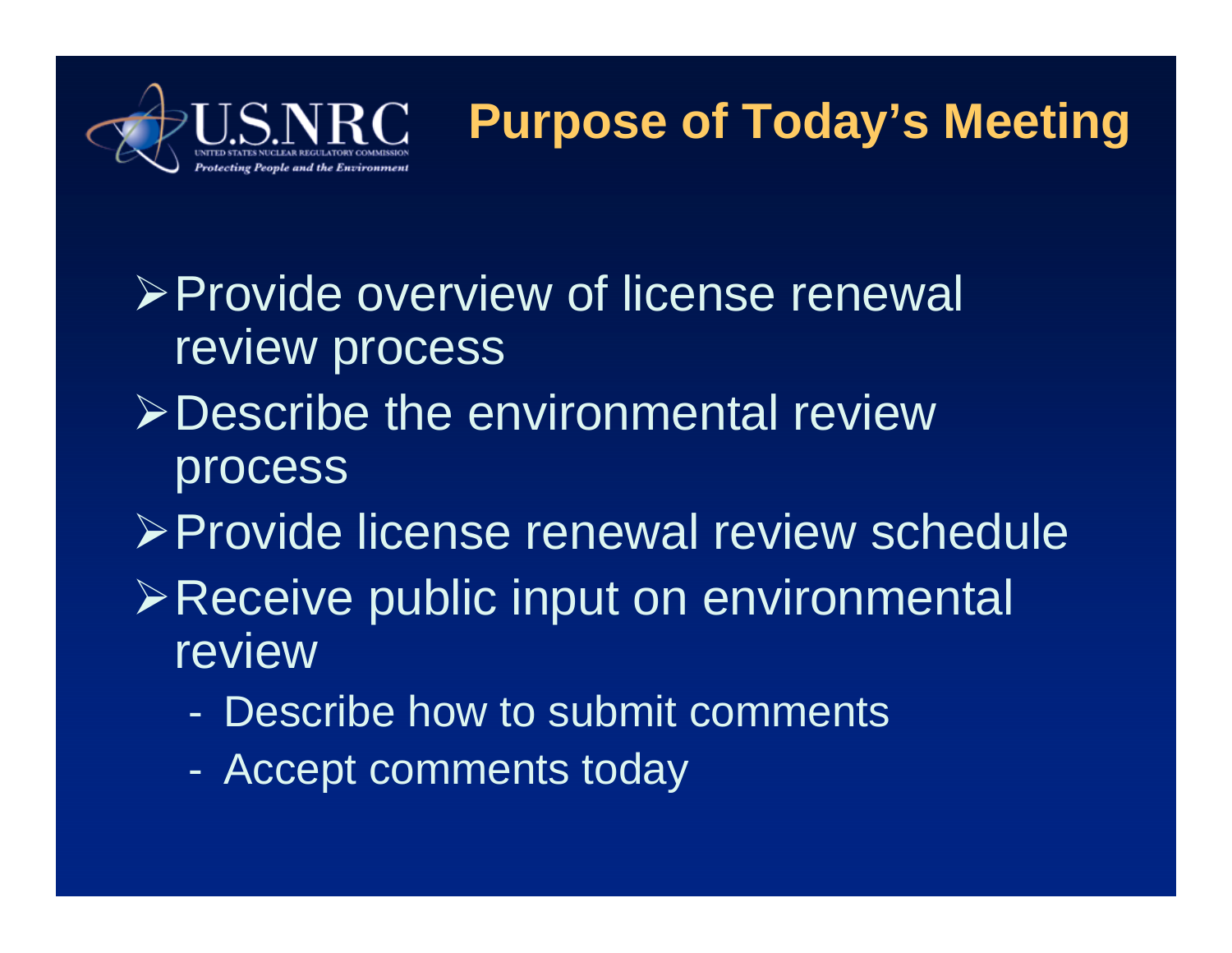

**NRC Regulatory Oversight**

# ¾NRC's Governing Statutes – Atomic Energy Act – National Environmental Policy Act (NEPA)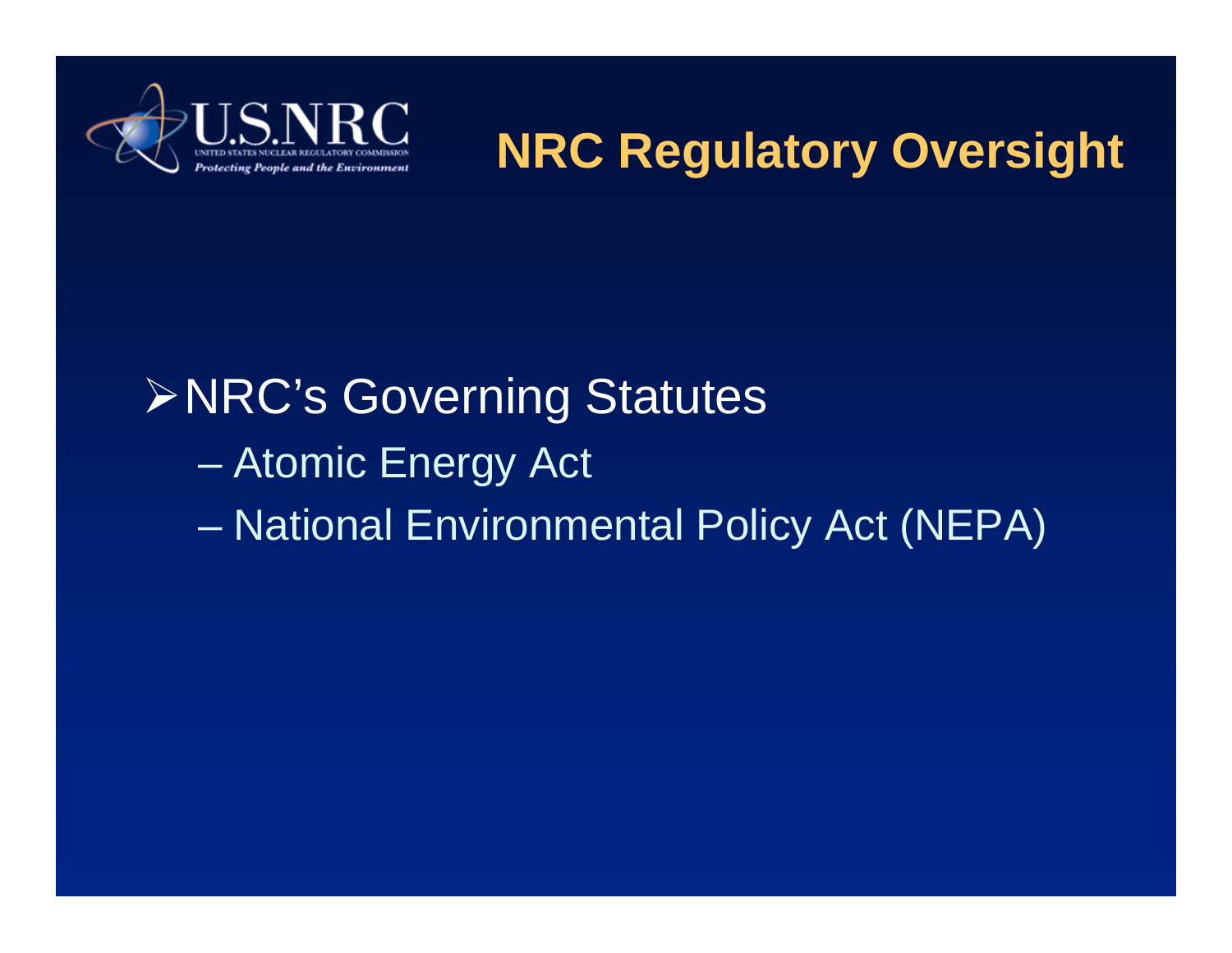

**NRC Regulatory Oversight**

#### ¾NRC's Mission

- Protect Public Health and Safety
- Promote Common Defense and Security
- Protect Environment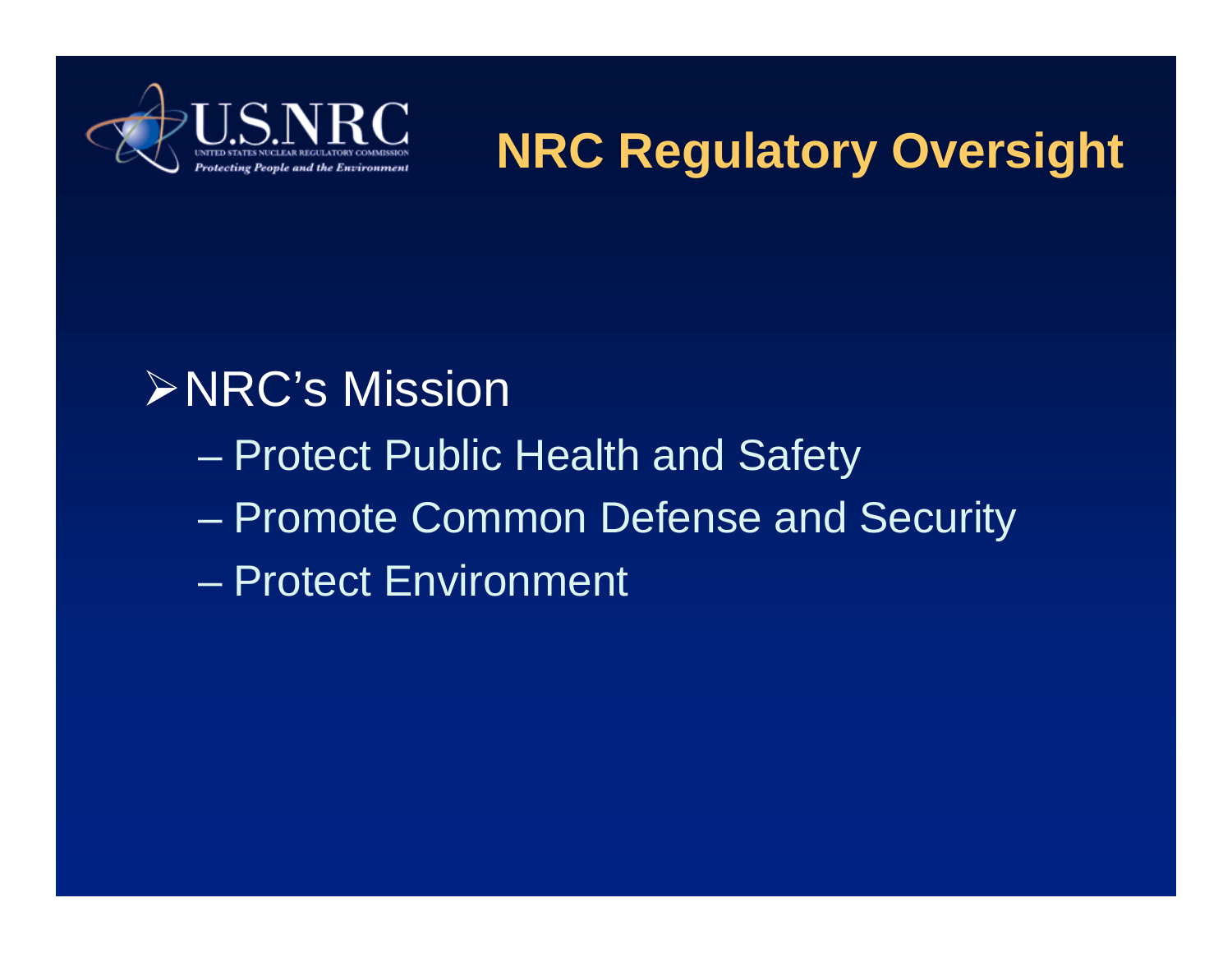

**Kewaunee Power Station License Renewal**

# **Exercise Power Station** – License expiration date 12/21/2013

# ¾Application was filed on 8/14/2008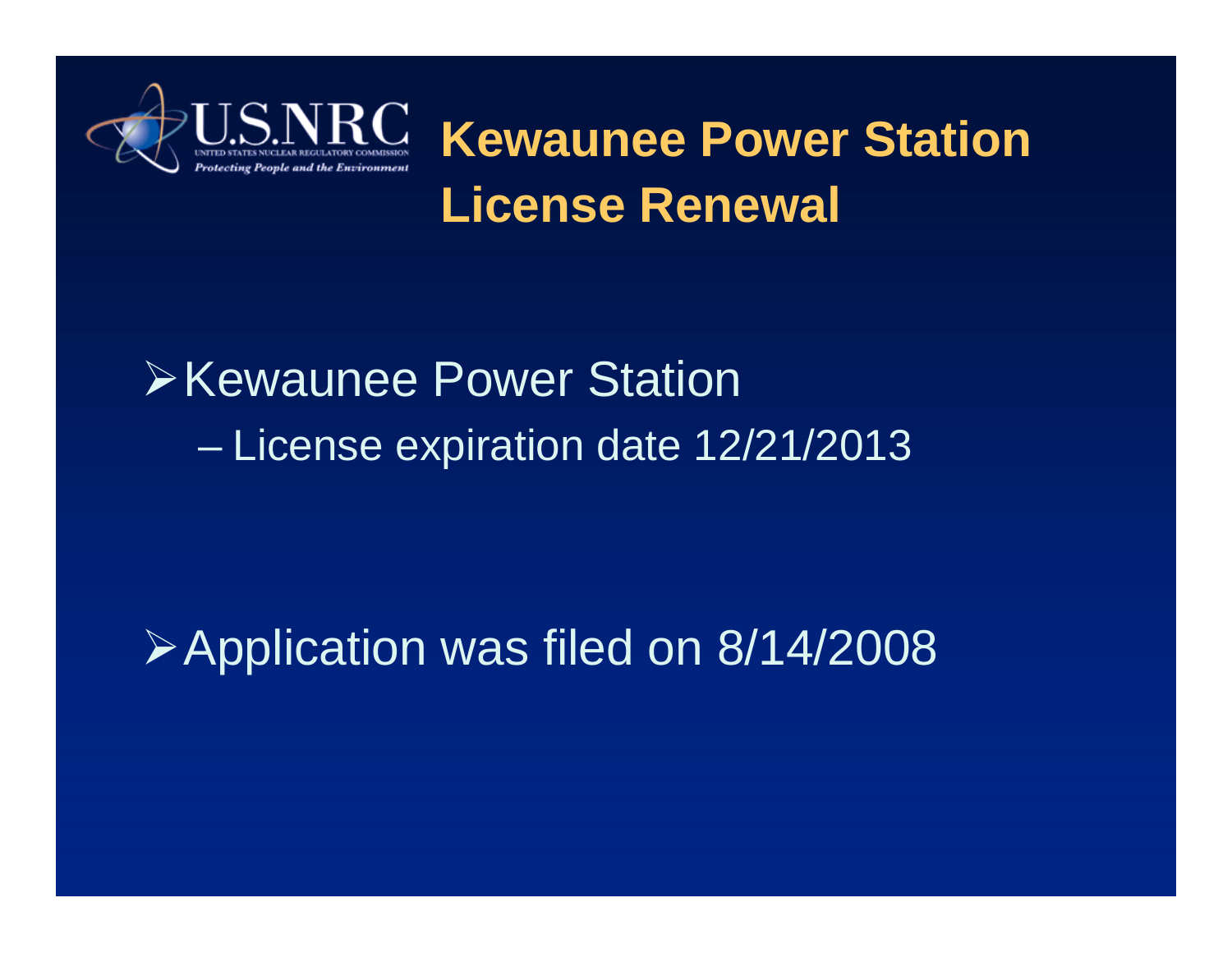

#### **Contents of Application**

#### $\triangleright$  General information about the plant owner or operator

- ¾ Technical information about plant structures and components and how the applicant proposes to manage aging
- ¾ Changes to plant Technical Specifications
- ¾ Environmental Report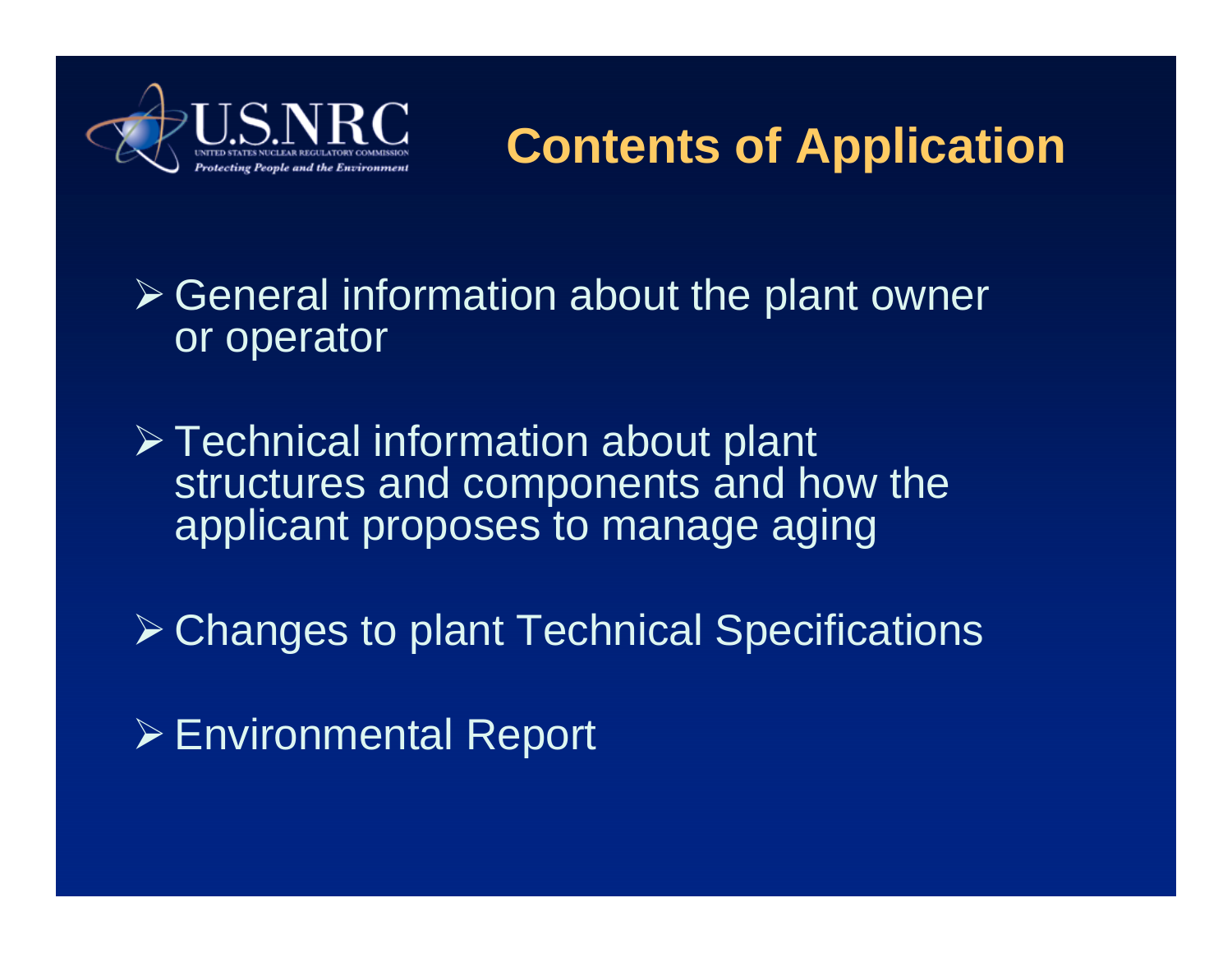

#### **License Renewal Review**

#### ¾Safety Review

- Focuses on the aging effects of components and structures important to plant safety
- Staff review is to determine whether aging effects will be effectively managed

#### $\blacktriangleright$ Environmental Review

- Considers, analyzes, and discloses environmental impacts of continued plant operation and alternatives to license renewal
- Staff review is to determine if the environmental impacts of license renewal are so great that license renewal would be unreasonable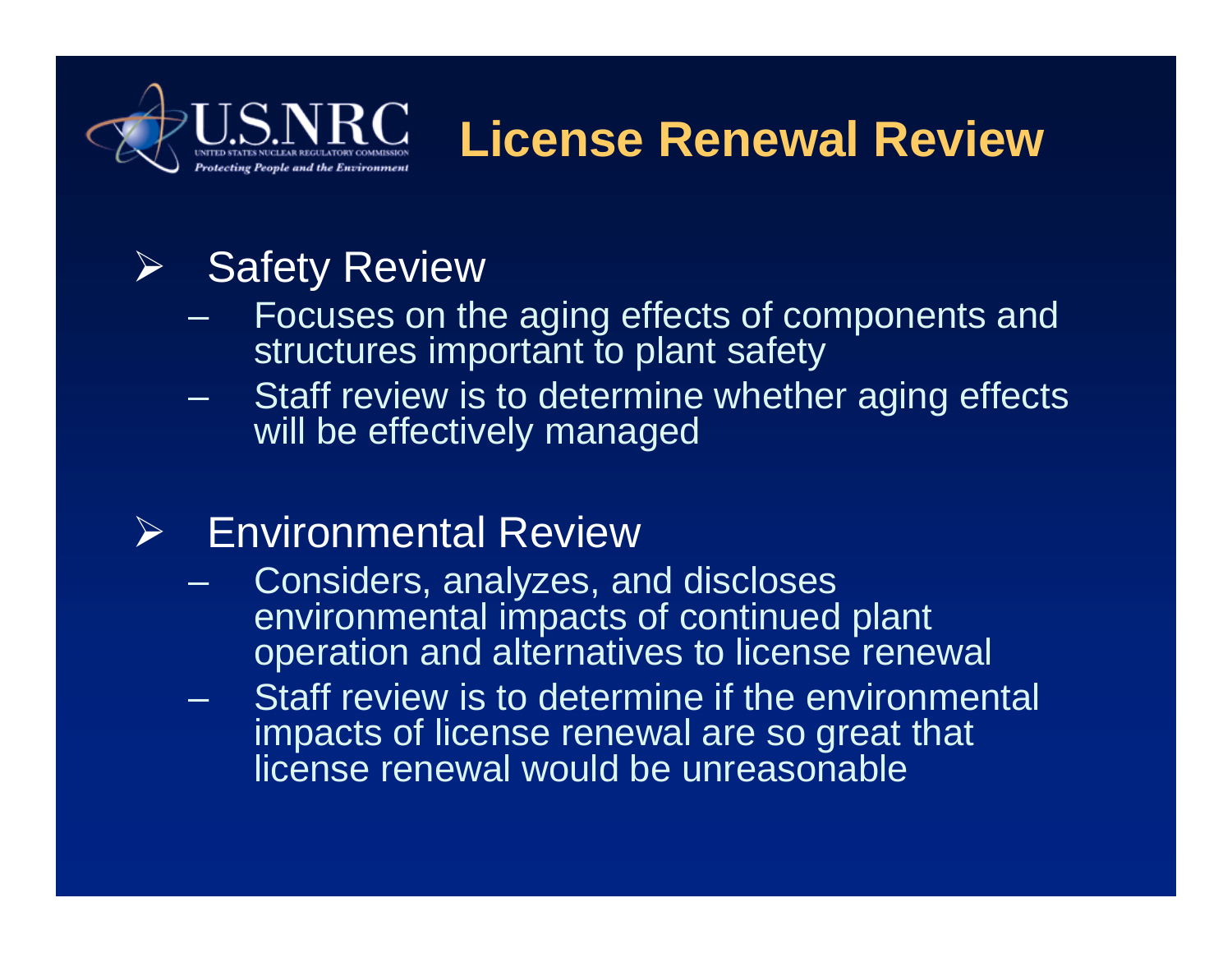

## **Ongoing Regulatory Oversight**

#### ¾ Emergency Planning – 10 CFR 50.47

- $\triangleright$  Security – 10 CFR Part 73
- ¾Current Safety Performance

operating reactor performance web site address:

http://www.nrc.gov/NRR/OVERSIGHT/ASSESS/Kewaunee.html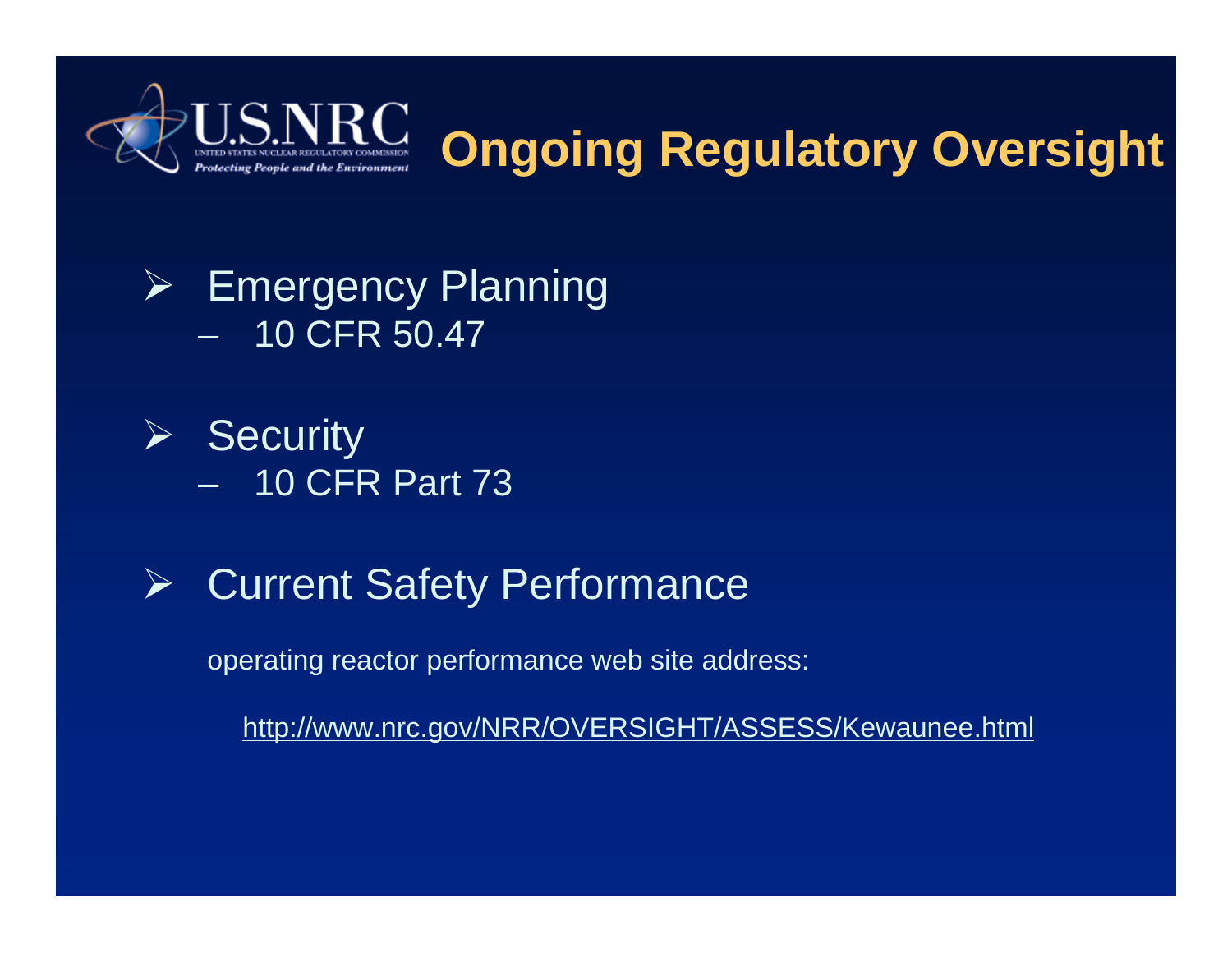

#### **License Renewal Process**



\* If a Request for Hearing is Granted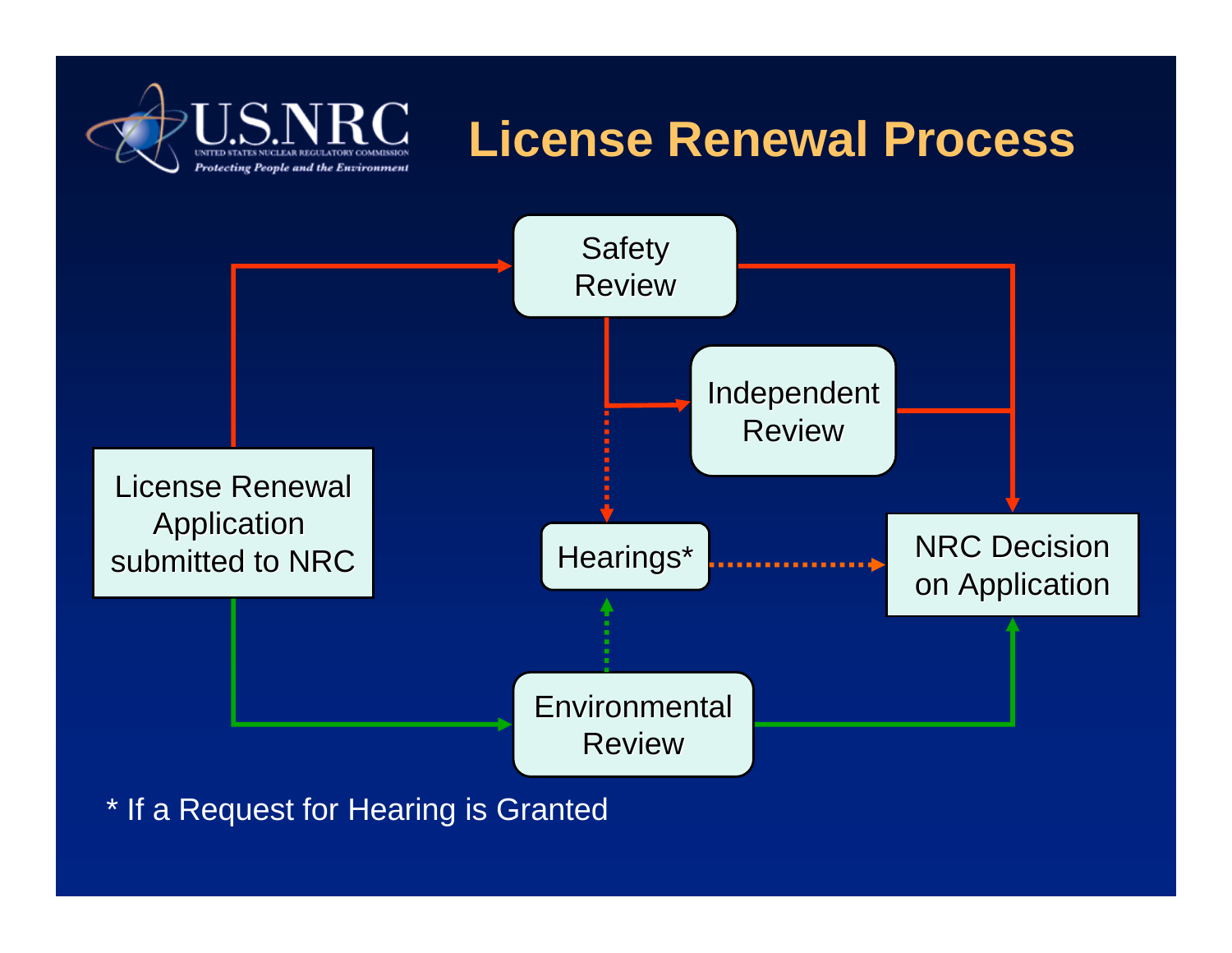

**License Renewal Safety Principles**

 $\triangleright$  The ongoing regulatory process is adequate to ensure the safety of all currently operating plants

- $\triangleright$  The same plant operating rules apply during the renewal term
	- NRC applies additional conditions for aging management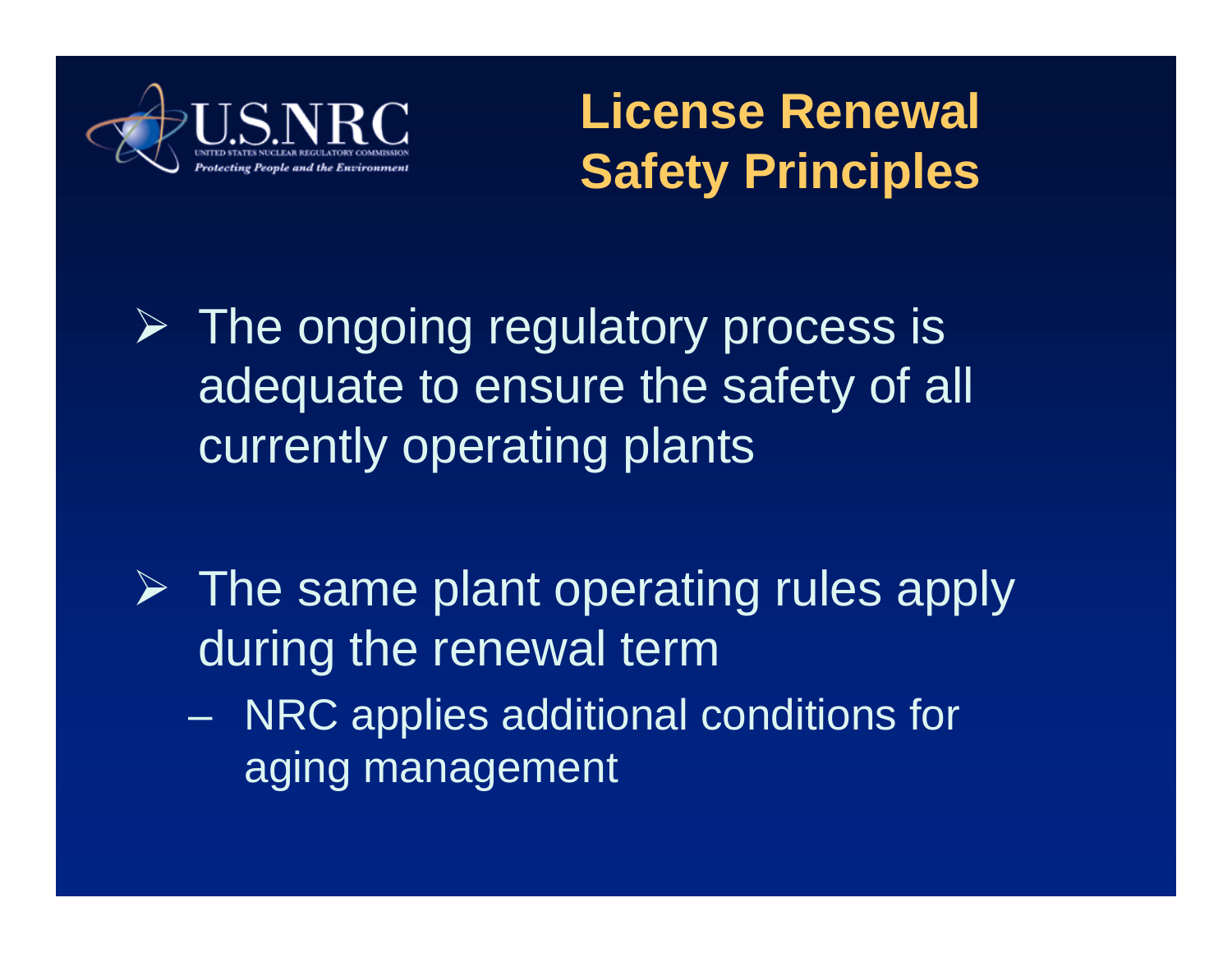

**Safety Review (10 CFR Part 54)**

# ¾Safety Review by NRC technical staff

- Review application and supporting documentation
- On-site audits
- Issue Safety Evaluation Report

¾On-site inspections by NRC staff

 $\triangleright$ Independent review by the Advisory Committee on Reactor Safeguards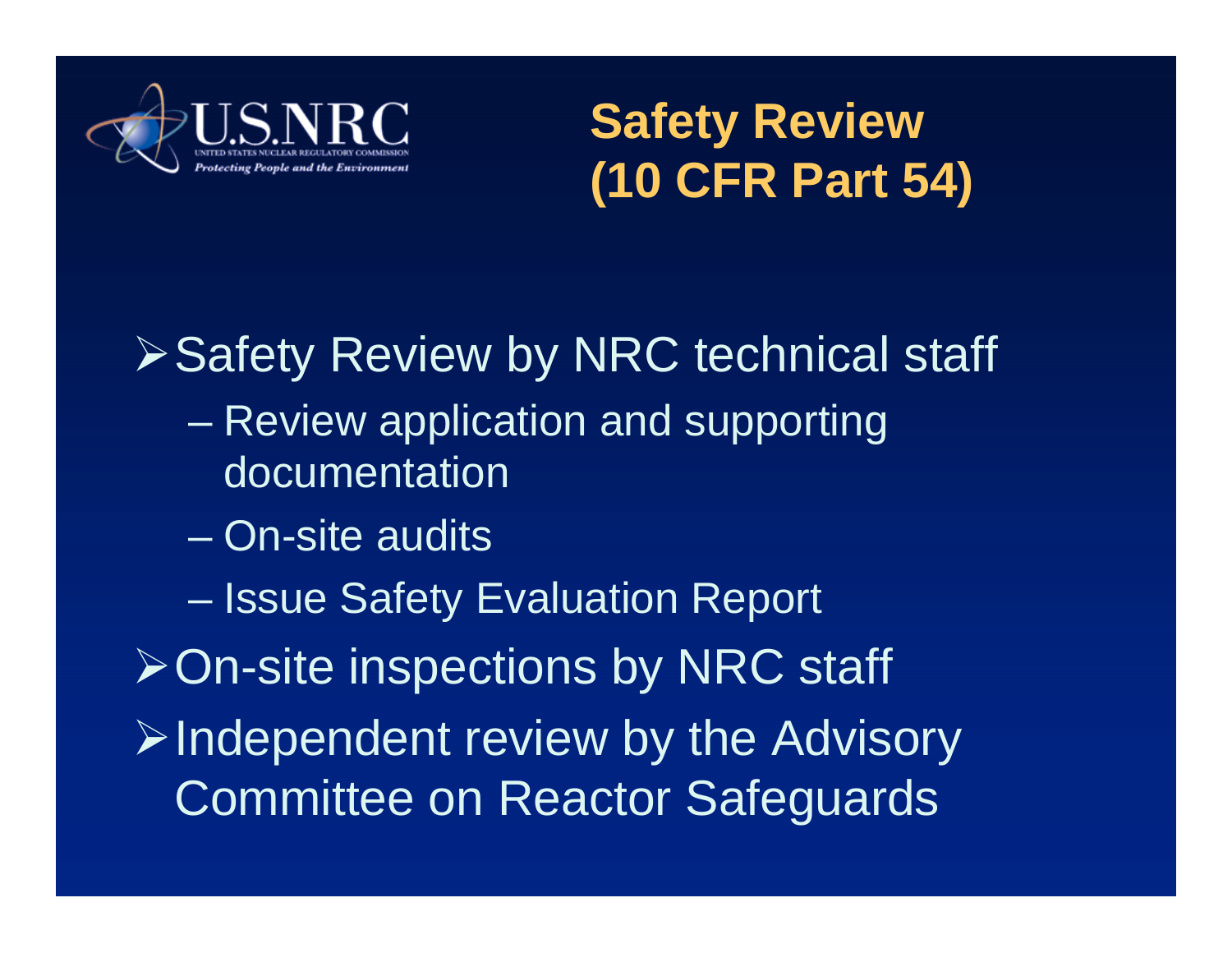

### **Environmental Review (10 CFR Part 51)**

## ¾National Environmental Policy Act (NEPA)

- Informs Federal decision making
- Public disclosure of environmental impacts and other considerations
- ¾NRC's Environmental Regulations 10 CFR Part 51
- **≻Staff prepares an Environmental** Impact Statement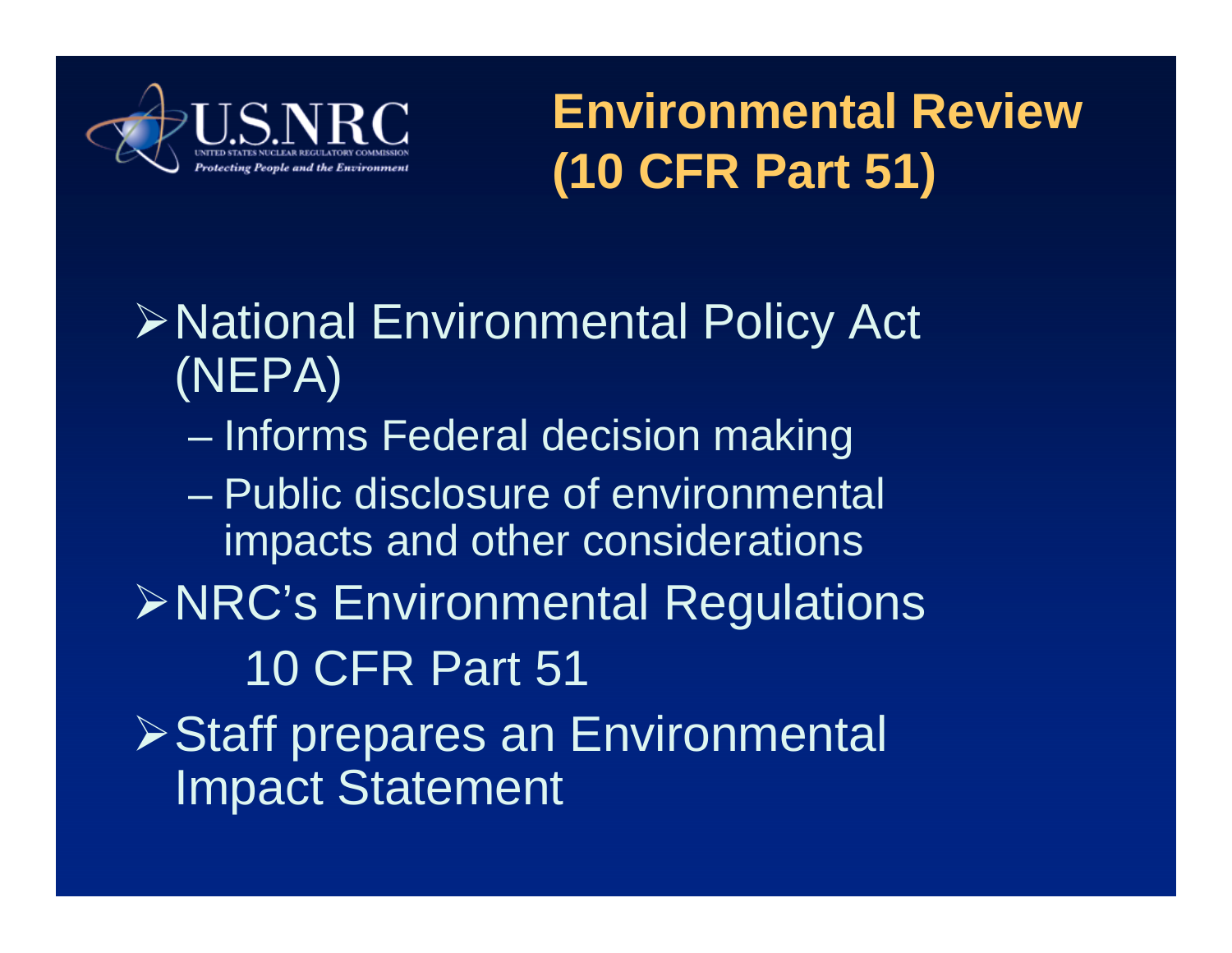

#### **Environmental Impact Statement**

# **≻Staff Evaluates Impacts to** Resources

- Wildlife and Fish
- Water and Air Resources
- Historical or Cultural Resources
- Taxes, Community Development, Environmental Justice
- Human Health
- Land Use

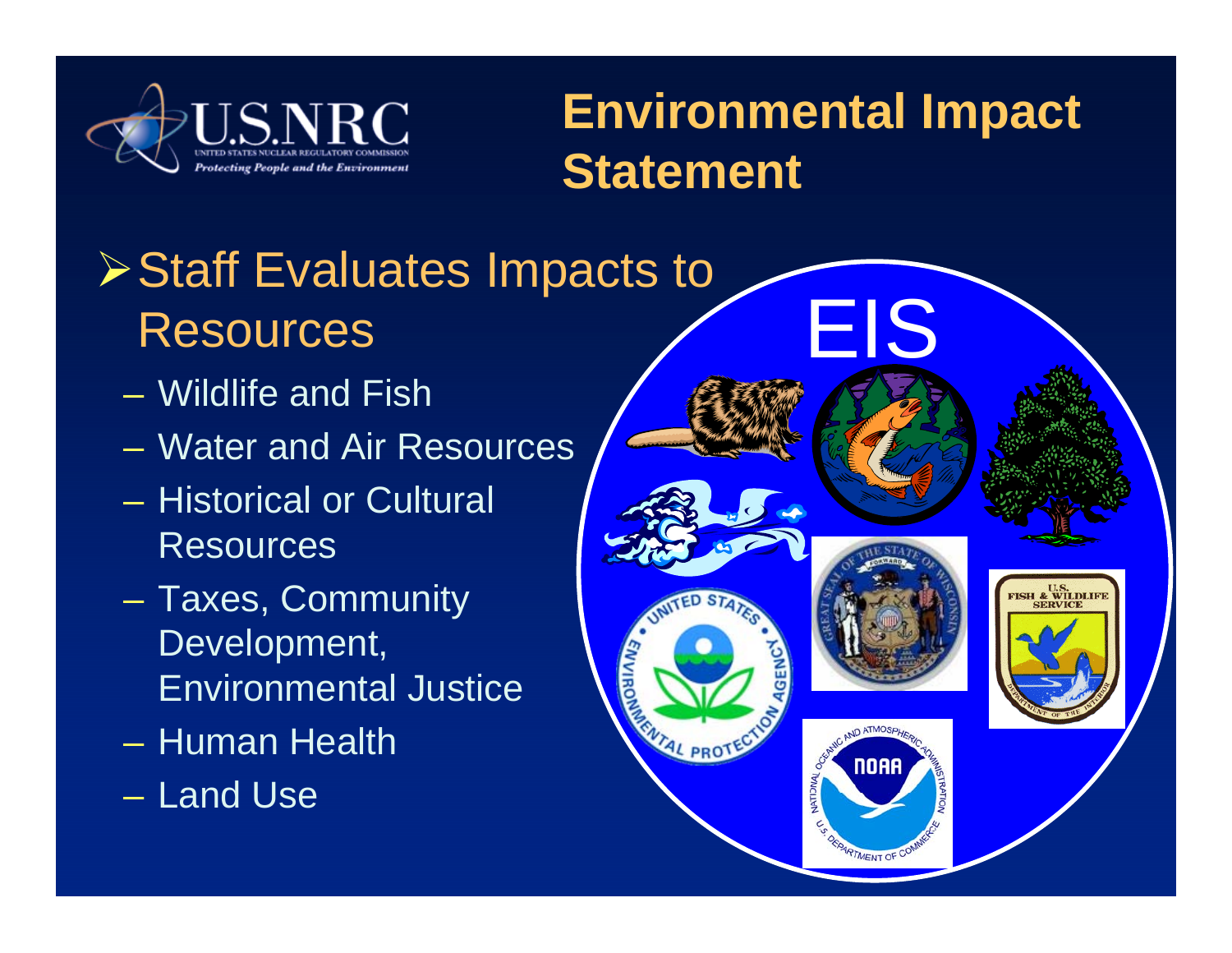

**Environmental Review (10 CFR Part 51)**

#### ¾Scope

- ¾Generic (Programmatic) Environmental Impact Statement (GEIS)
- **≻Site-specific Supplemental Environmental** Impact Statement (SEIS)
- ¾Look at new and significant information on generic conclusions reached in the **GEIS**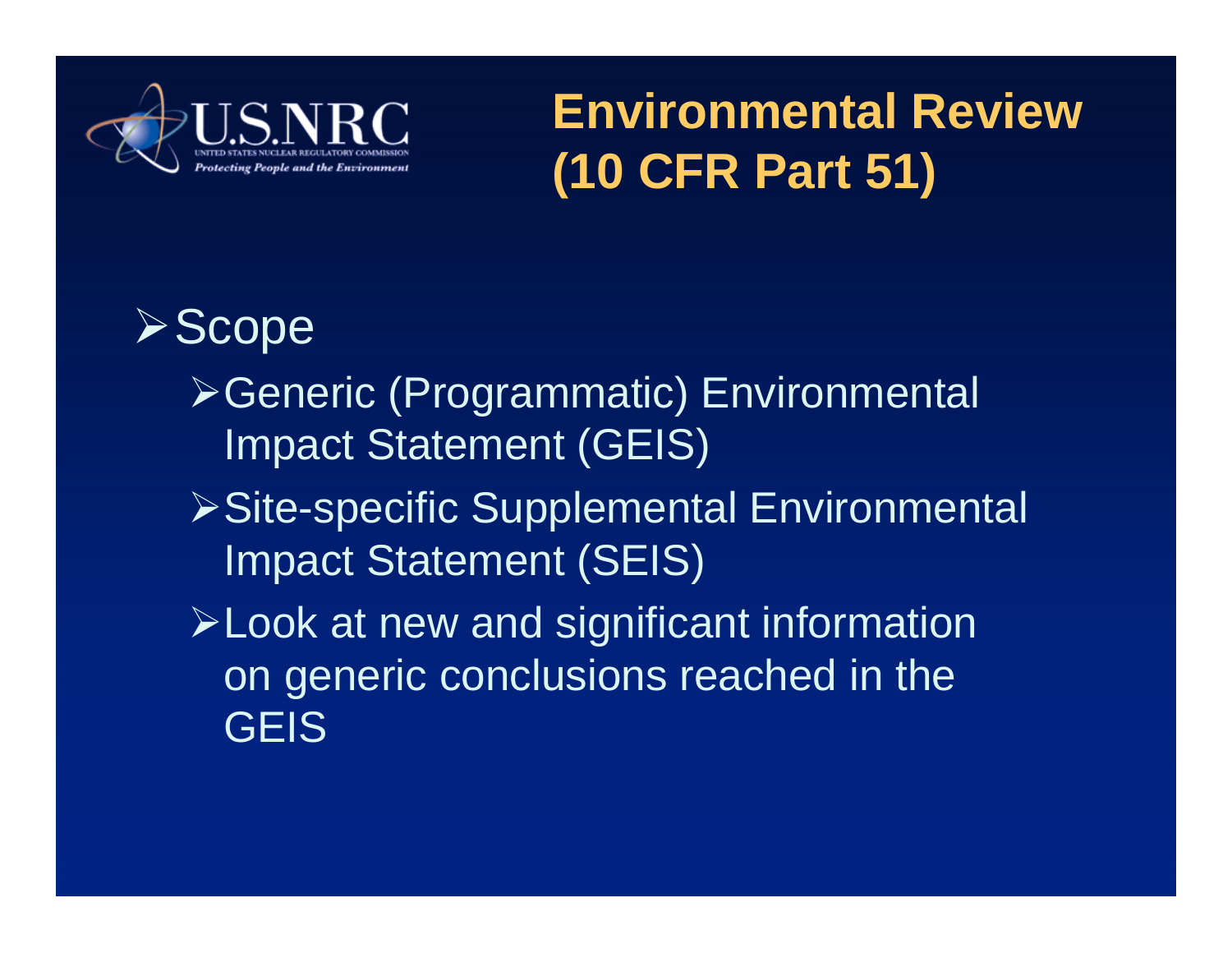

**Scoping and Public Involvement**

#### $\triangleright$  What about your community should the NRC focus on in the EIS?

¾What local environmental issues should the NRC examine?

¾What reasonable alternatives are appropriate for the area?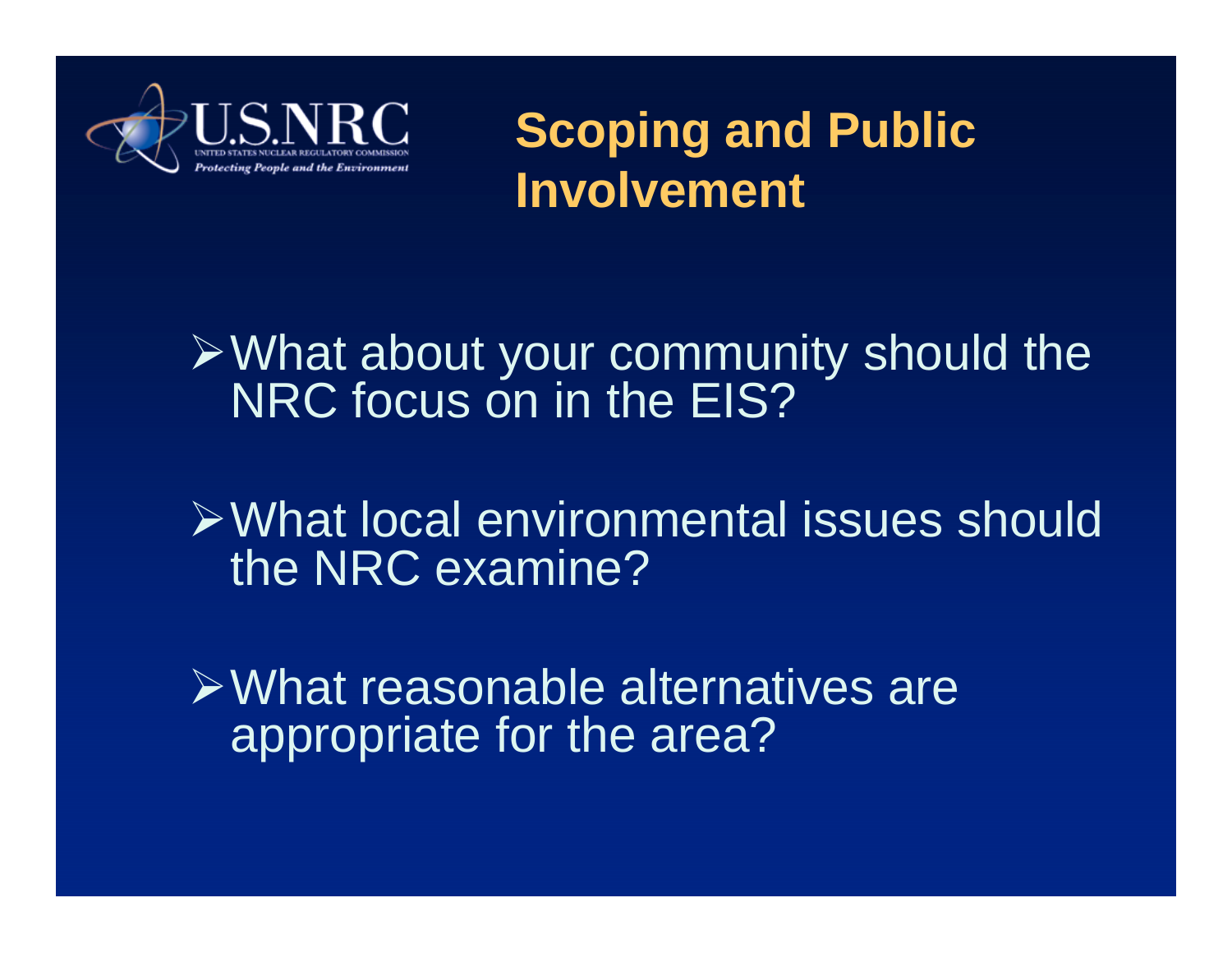

**Role of Public Comments on Environmental Review**

#### **Public Comments on Environmental Review Environmental Review**

**Supplemental Environmental Impact Statement** 

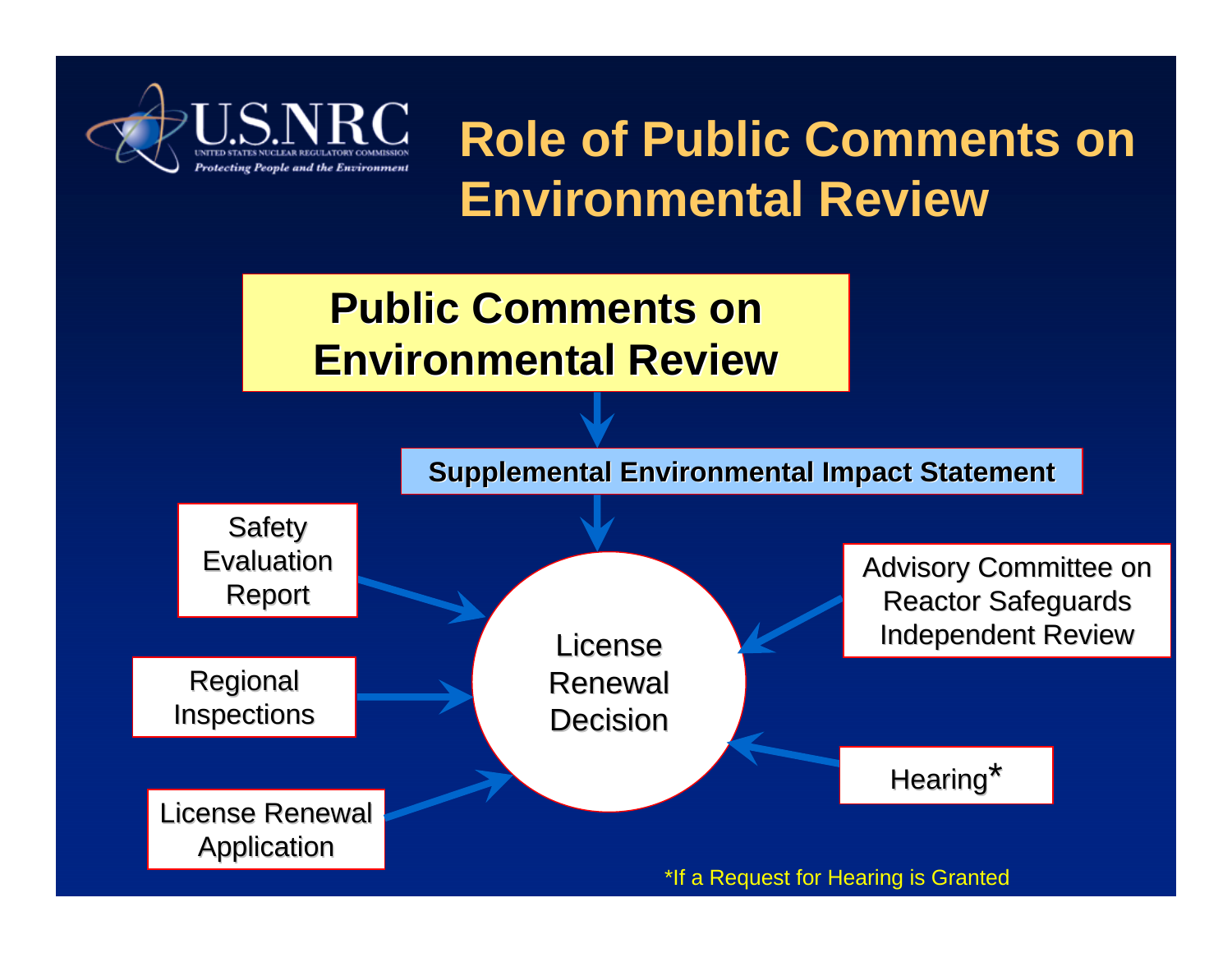

#### **Submitting Comments on the Scope of the Environmental Review**

#### ¾ Provide written comments:

 $\triangleright$  By mail: Chief; Rules, Directives, and Editing Branch Division of Administrative Services Mailstop T-6D59 U.S. Nuclear Regulatory Commission Washington, DC 20555

 $\triangleright$  E-mail: Kewaunee.EIS@nrc.gov

 $\triangleright$  In person: 11545 Rockville Pike Rockville, Maryland

¾ **Comments should be submitted by Dec. 9, 2008**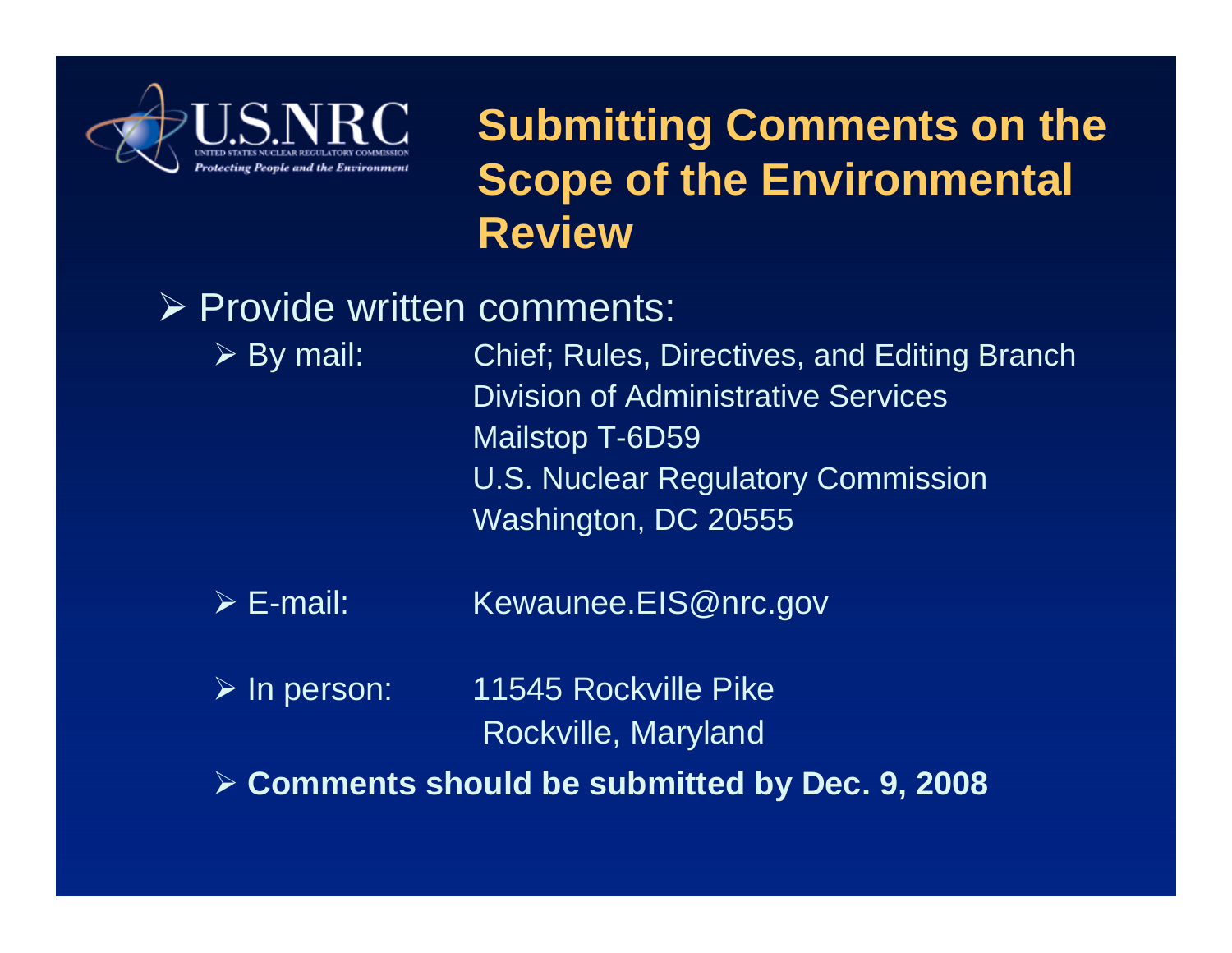

#### **Environmental Review Milestones**

¾Application Received Aug. 14, 2008 ¾Notice of Opportunity for Hearing Oct. 1, 2008 ¾Notice of Intent for Scoping **Oct. 9, 2008** ¾Environmental Scoping Meeting **Oct. 22, 2008** ¾Hearing Opportunity Closes Dec. 1, 2008 ¾Scoping Comments Due **Dec. 9, 2008**  $\blacktriangleright$ Draft SEIS Issued Aug. 17, 2009 ¾Draft SEIS Public Meeting Sept. 23, 2009  $\blacktriangleright$ Draft SEIS Comments Due Nov. 4, 2009 ¾Final SEIS Issued Feb. 12, 2010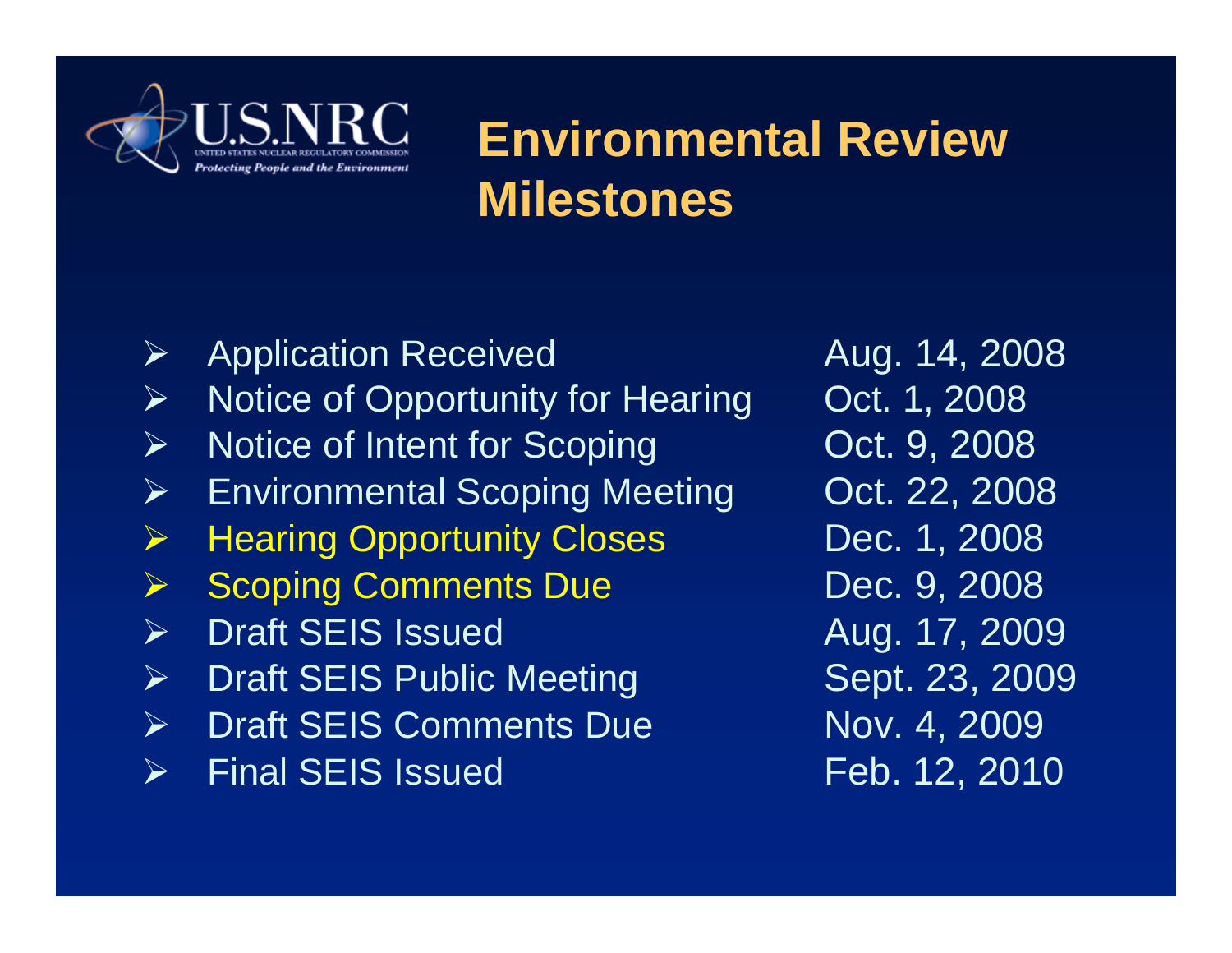

# **Additional Information**

¾ Environmental Contacts: (800) 368-5642 ¾ John Daily, ext. 3873 ¾ Sarah Lopas, ext. 1147

¾ Documents located at: ¾ Kewaunee Public Library, 822 Juneau St.,

Kewaunee, WI

¾ Documents can be viewed at the NRC's Web site: www.nrc.gov/reactors/operating/licensing/renewal/applica tions.html